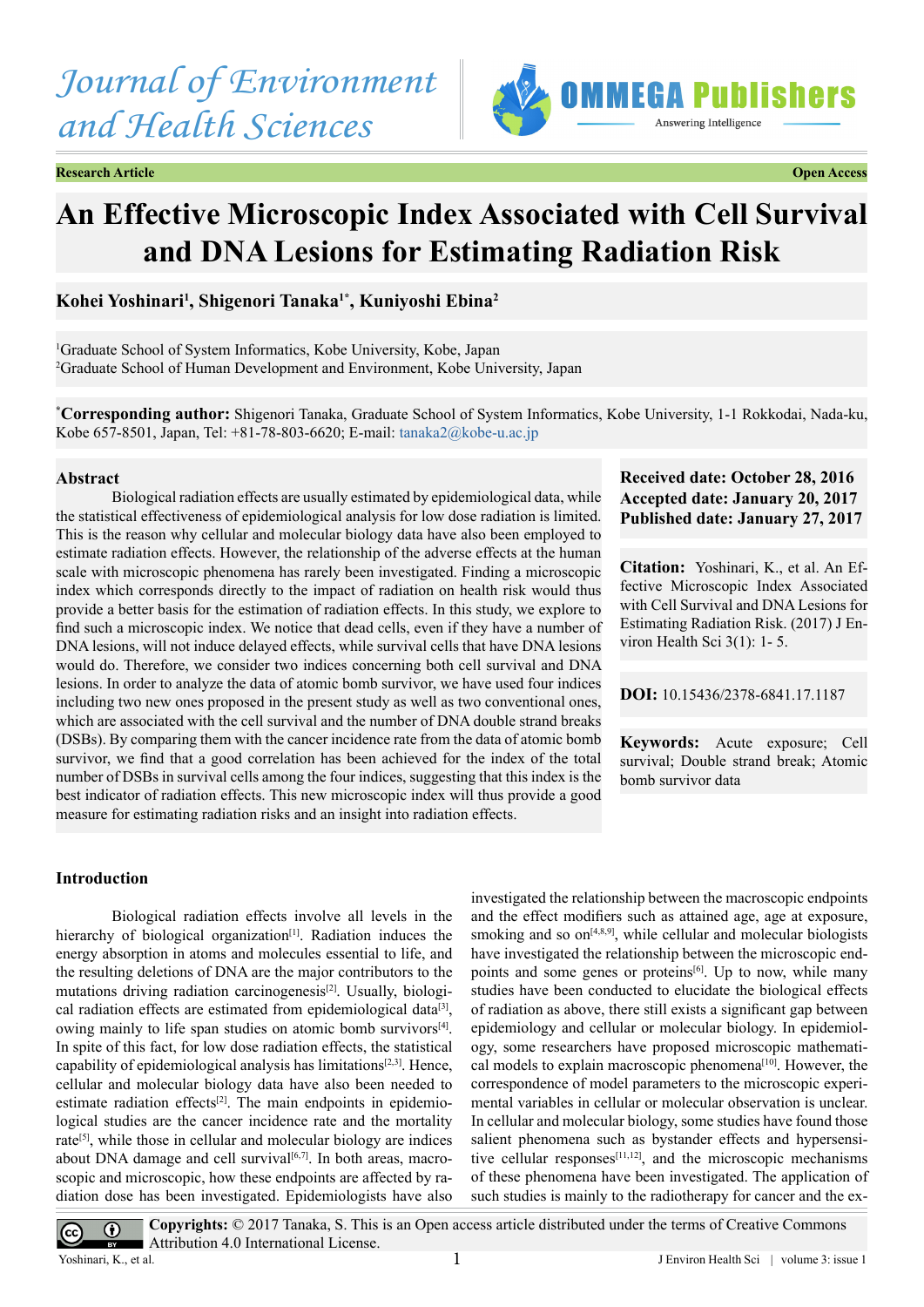posure estimation<sup>[13-15]</sup>. However, researchers in this field rarely use the data on cancer risk. Therefore, the relationship of the adverse effects at human scale with microscopic phenomena such as cell death and DNA lesions is not elucidated.

Finding a microscopic index which corresponds directly to the impact of radiation on health risk would then provide a better measure for the estimation of radiation effects. We have thus investigated the microscopic index which may be correlated with the cancer incidence rate. The viewpoint in this study is as follows. Dead cells, even if they have a number of DNA lesions, will not induce delayed effects, while survival cells that have DNA lesions would do. Here, we introduce two indices associated with cell survival and DNA lesions. One is the number of cells which survive and suffer from one or more double strand breaks (DSBs) of DNA. The other is the total number of DNA DSBs among all survival cells.

In this paper, we estimate the dependence of the two indices on the radiation dose in terms of a statistical model constructed from the existing data for each of the number of DSBs and the fraction of cell survival. Then, we compare these two dose dependences with that of solid cancer incidence rate calculated with atomic bomb survivor data. Moreover, we calculate the correlation coefficients between the cancer incidence rate and four microscopic indices which include the two new indices described above and conventional ones of cell survival and DSBs to determine which indicator would correspond directly to radiation risk most appropriately. In the following sections, the underlying probability theory and the calculated results will be shown along with pertinent discussions.

#### **Materials and Methods**

We consider a system of  $N_{ir}$  cells exposed to acute radiation with dose *d*. Then some DNAs may be damaged in the cells. The mean number of DSBs per cell, *L*, is assumed to be proportional to dose<sup>[\[16\]](#page-4-9)</sup>,

 $L(d) = a \cdot d,$  (1) where *a* is the mean number of DSBs per cell per radiation dose. Probability that a cell suffers *l* DSBs will be described by the Poisson distribution<sup>[\[17\]](#page-4-10)</sup>,

$$
p(l|d) = \frac{\{L(d)\}^l \exp\left(-L(d)\right)}{l!},\tag{2}
$$

assuming that the effect of different particles of the radiation is independent of each other. Moreover, some cells will lose their proliferative potential, where such cells will be called "dead" cells. The "survival" cell fraction *s* is defined as the fraction of cells retaining this potential. The survival fraction curve refers to the relationship between the survival fraction and the radiation dose. We will then adopt the linear-quadratic model<sup>[\[18\]](#page-4-11)</sup>,

$$
s(d) = \exp(-\alpha \cdot d - \beta \cdot d^2),
$$
  
which is commonly used. (3)

Dead cells, even if they have a number of DNA lesions, will not induce delayed effects, while survival cells that have DNA lesions may induce the effects. Thus, we consider the probability that a cell survives and also suffers *k* DSBs when the cell was exposed to the radiation dose *d*,  $P(S, B_k | E_d)$ . The conditional probability  $P(S, B_k | E_d)$  describes the probability that both *S* and  $B_k$  are true given  $E_d$  is true. *S* is the proposition that a cell

survives,  $B_k$  is the proposition that a cell suffers *k* DSBs, and  $E_a$ is the proposition that a cell was exposed to the radiation dose *d*. The quantities  $p(k|d)$  and  $s(d)$  defined above correspond to the marginal probabilities  $P(B_k | E_d)$  and  $P(S | E_d)$ , respectively:

$$
P(B_k | E_d) = p(k|d) = \frac{\{L(d)\}^k \exp(-L(d))}{k!},
$$
\n(4)

$$
P(S|Ed) = s(d) = \exp(-\alpha \cdot d - \beta \cdot d^2). \tag{5}
$$

The previous studies have considered only the marginal probabilities, and we assume that  $P(S, B_k | E_d)$  is the product of  $P(B_k | E_d)$  and  $P(S | E_d)$ ,

$$
P(S, Bk | Ed) = P(Bk | Ed) \cdot P(S | Ed),
$$
 (6)

in the present study. This assumption implies that the cell survival and the number of DSBs are independent of each other as functions of radiation dose.

We introduce the index  $Nc_{sb}$ , defined as the number of survival cells which have suffered one or more DSBs. It is the product of the number of cells irradiated,  $N_{i,j}$  and the probability that a cell survives and suffers one or more DSBs at the same time. The latter probability corresponds to  $P(S_i \overline{B}_0 | E_d)$ , where  $\overline{B}_0$  is the denial of the proposition  $B_0$ . According to a probability theory rule, we find

$$
P(S, \overline{B}_0 | E_d) = P(S | E_d) - P(S, B_0 | E_d).
$$
 (7)

Therefore,  $Nc_{s,b}$  is given by

 $Nc_{\rm s,b} = N_{\rm ir} \cdot \{P(S \mid E_d) - P(S, B_0 \mid E_d)\}.$  (8)

The total number of DSBs among all survival cells,  $Nb<sub>s</sub>$ , is the second index we introduce in the present study. It is the product of the number of survival cells and the mean number of DSBs that the survival cells suffer. The number of survival cells is the product of the number of irradiated cells,  $N_{ir}$ , and the survival fraction,  $P(S | E_d)$ :  $N_{\text{ir}} \cdot P(S | E_d)$ . On the other hand, the mean number of DSBs that survival cells suffer is the conditional expectation of *k* given *S* and  $E_a$ ,  $\sum_k k \cdot P(B_k | S, E_a)$ . Therefore, the total number of DSBs among all survival cells,  $Nb<sub>s</sub>$ , is given by

$$
Nb_s = N_{ir} \cdot P(S \mid E_d) \cdot \sum_k k \cdot P(B_k \mid S, E_d)
$$
 (9)

$$
=N_{ir}\cdot\sum_{k}k\cdot P(S,B_{k}|E_{d}), \qquad (10)
$$

where we have used the ansatz  $P(S, B_k | E_d) = P(S | E_d) \cdot P(B_k | S, E_d)$ .  $\mid S,E_{d}$ ).

Hereafter, we will consider indices  $x \equiv Nc_{sh}/N_{in}$  and *y*  $\equiv Nb_s/N_i$ , where  $N_i$  is an unknown constant. We use Eqs. (4) and (5) for  $P(B_k | E_d)$  and  $P(S | E_d)$  respectively. Moreover, we employ Eq. (7). Thus, the dose dependences of *x* and *y* are represented by

$$
x = e^{-\alpha \cdot d - \beta \cdot d^2} \cdot \left(1 - e^{-\alpha \cdot d}\right),\tag{11}
$$

$$
y = e^{-\alpha \cdot d - \beta \cdot d^2} \cdot a \cdot d. \tag{12}
$$

As for the three parameters, *α,β* and *a* appearing in Eqs. (11) and (12), Malaise et al.<sup>[\[19\]](#page-4-12)</sup> estimated  $\alpha = 0.57$  Gy<sup>-1</sup> and  $\beta$  $= 0.032 \text{ Gy}^2$  using the data on many fibroblasts from a variety of organs such as lung, HF19, skin, 1BR and so on, while Rothkamm and Löbrich<sup>[17]</sup> estimated  $a = 37 \text{ Gy}^{-1}$  by observing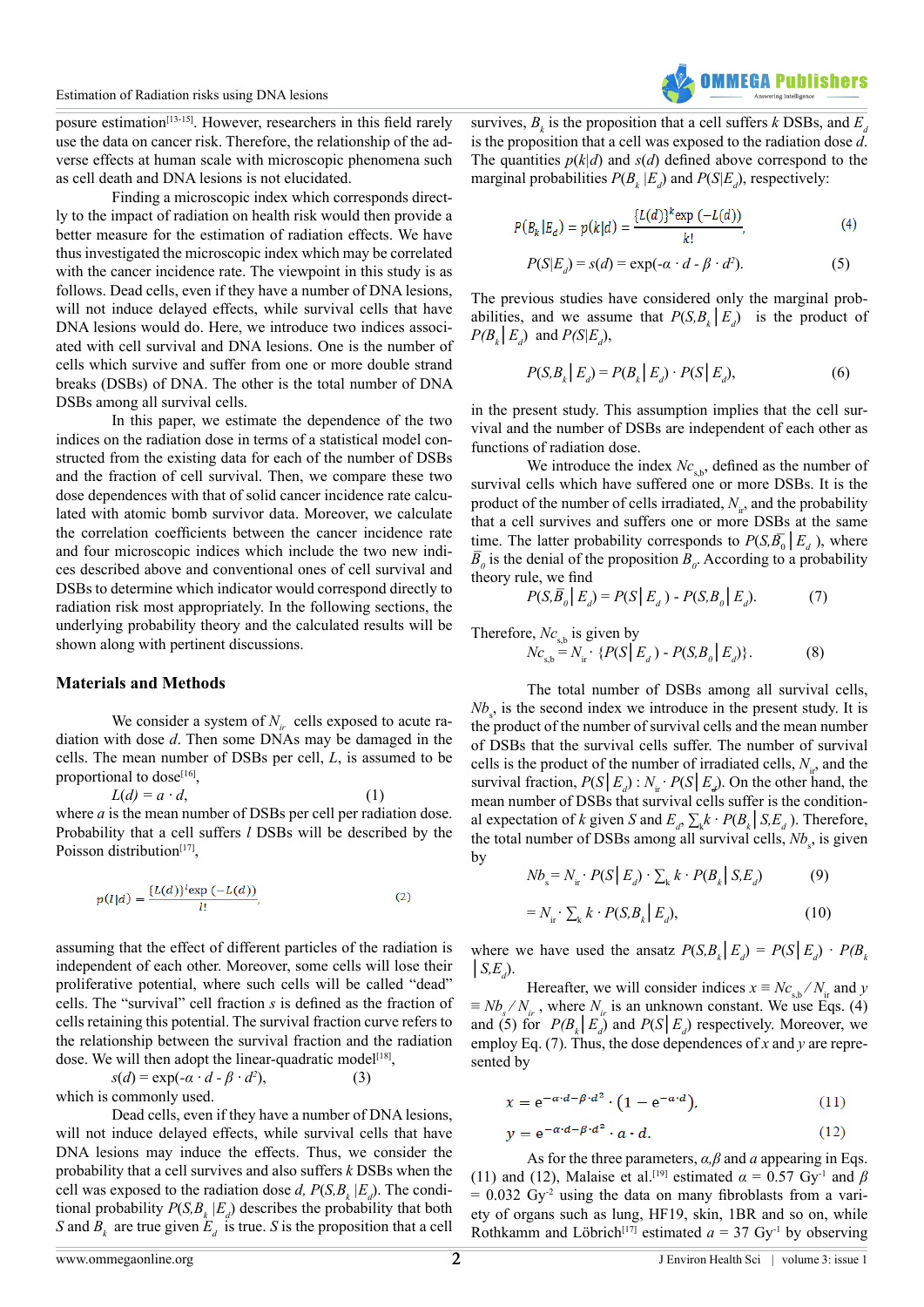γ-H2AX using human fibroblasts from the lung, MRC-5. We will employ these values in the following.

We used the data on the dose dependence of relative risk about cancer incidence to verify whether the indices we introduced can represent the delayed effect of radiation. Data that we use are taken from life span study for atomic bomb survivors $[4,20]$  including 25570 subcohorts. Then we stratify the subcohorts on DS02 weighted colon dose and calculate the incidence rate on each subcohort. The incidence rates are calculated by  $(\sum_i n_i)/(\sum_i \tau_i)$ , where,  $n_i$  is the number of incident cancer cases on subcohort *i* and  $\tau$ <sub>i</sub> is person-time on subcohort *i*; the standard errors of the incidence rates are then calculated by  $\sqrt{\sum_i n_i}/(\sum_i n_i)$  $\tau_{\epsilon}$  )).

Pearson's product-moment correlation coefficient, *r*, was used as a measure of the correlation between cancer incidence rate and four microscopic indices. The associated *p*-value was calculated by Pearson's correlation test<sup>[21]</sup>.

#### **Results**

Figure 1 (a) shows the relationships between the radiation dose and the solid cancer incidence rate. Figure 1 (b) shows the relationship between the radiation dose and two indices we introduced in Eqs. (11) and (12). The solid cancer incidence rate is approximately proportional to dose up to about 2 Gy, and the rate tends to decrease at higher dose. The number of cells which survive and suffer one or more DSBs per the number of irradiated cells, *x,* takes the maximum at about 0.11 Gy, and the total number of DSBs among all survival cells per the number of irradiated cells, *y*, takes the maximum at about 1.5 Gy.



**Figure 1:** (a) The relationship between radiation dose and solid cancer incidence rates. Error bar indicates standard error of the incidence rate. (b) The relationships between the dose and  $x$ , the number of cells which survive and suffer one or more DSBs per the number of irradiated cells (solid line, left axis), and *y*, the total number of DSBs among all survival cells per the number of irradiated cells (dashed line, right axis).



**Figure 2:** Correlations between the incidence rate of solid cancer and (a) *x,* the number of cells which survive and suffer one or more DSBs per the number of irradiated cells, (b) *y*, the total number of DSBs among all survival cells per the number of irradiated cells, (c) the number of DSBs per cell, and (d) cell survival fraction. *r* is Pearson's product-moment correlation coefficient and *p* is *p*-value on Pearson's correlation test.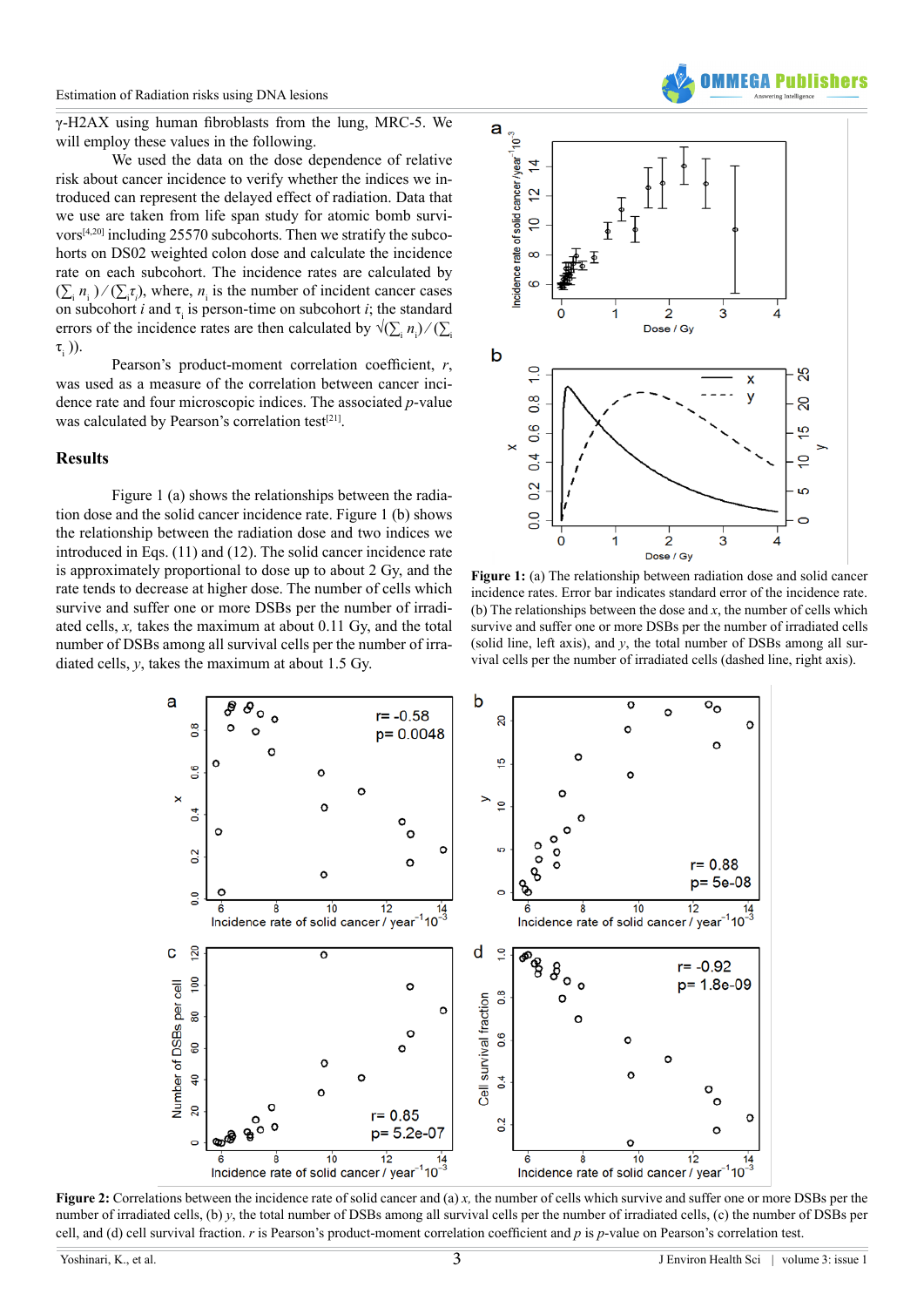

Figure 2 shows the correlations between the solid cancer incidence rate and *x, y*, the number of DSBs per cell, and cell survival fraction. The correlation efficient, *r*, for *y*, is the largest (+0.88) among the coefficients for the four indices. Discussions concerning these two figures will be given in the following section.

## **Discussion**

The reason why the dose dependences of *x* and *y* have a peak is attributed to the fact that less cells survive at higher dose due to cell deaths. The peak of *x* appears at the dose where almost all cells have DSBs, and *x* at the higher dose decreases because of cell death. On the other hand, since the number of DSBs does not saturate unlike the number of DNA-lesioned cells, the peak of *y* appears at higher dose than that of *x*. For comparison, the maximum of the solid cancer incidence rate is observed at around 2 Gy, which agrees with a previous study<sup>[4]</sup> where the linear model overestimates the incidence rate at high dose. Therefore, the comparison of the doses that give the maximum in their dose-response curves shows that the dose dependence of *y* is more similar to that of the incidence rate than that of *x*. This suggests that *y* is a better indicator of radiation effects on solid cancer incidence than *x*. Moreover, in order to discuss more quantitatively the correspondences of these indices to the cancer incidence rate and to compare the two indices with conventional indices, such as the number of DSBs per cell or the fraction of survival cells, we calculated the correlation coefficient of the four indices with the solid cancer incidence rate. As a result, the correlation coefficient between the index *y* and the solid cancer incidence rate is larger than those between other microscopic indices and the solid cancer incidence rate. Although the absolute value of the correlation coefficient for the fraction of survival cells is larger than that of *y*, the fraction of survival cells is not regarded as a direct measure for cancer. The coefficient for *y* is larger than the correlation coefficient for the number of DSBs per cell which is proportional to dose. This means that the dose dependence of the incidence rate has the peak rather than being linear. On the other hand, even though the dose dependence of *x* has the peak, the correlation coefficient for *x* is smaller than that for the number of DSBs per cell whose dose dependence has no peak. This implies that it is not sufficient that the dose dependence has a peak and the peak position affects the correlation coefficient. Thus, we consider that the peak dose of *y* corresponds to that of the incidence rate. This suggests that the total number of DSBs among all survival cells is the best indicator of radiation effects among the four indices we consider. It also means that we should consider both cell death and DNA lesions simultaneously to estimate macroscopic radiation risk. In addition, our study indicates that the decrease in the incidence rate at high dose is due to the cell death. Needless to say, the decrease in the incidence rate at high dose does not imply the safety at that dose because the acute lethal effect occurs beyond around 2  $Gv^{[22]}$ .

Our study suggests that we should consider both cell death and DNA lesions simultaneously to estimate radiation risk. Many researchers have investigated bystander effect and cell hypersensitivity at low dose<sup>[\[12,23-25\]](#page-4-15)</sup>. Some of them have observed either cell death or DNA lesions and aimed to understand the mechanism of the observed phenomena. Moreover, some

researchers, even if they observed both cell death and DNA lesions, have not discussed how cell death and DNA lesion interact with each other and affect human health. In contrast, we have introduced a new concept of the total number of DSBs among all survival cells, which is an index associated with both cell death and DNA lesions, giving a new index that is correlated with cancer incidence better than the conventional indices such as cell survival and DNA lesions. In addition, some researchers have proposed models to analyze data on radiation effects, but the parameters in these models have not been compared with the parameters obtained by microscopic observations<sup>[10]</sup>. On the other hand, we here use microscopic parameters on cell and molecular biology to estimate the new indices and to analyze cancer incidence data. On the basis of the calculated results in Figure. 2(b), we can derive a regression formula for predicting the incidence rate of solid cancer per  $10<sup>3</sup>$  person per year,  $\lambda$ , from the total number of DSBs among all survival cells per the number of irradiated cells, *y*, as

$$
\lambda = 0.2901y + 5.4871. \tag{13}
$$

This study then provides a tool for epidemiologists and cell or molecular biologists to refer to mutual studies. Thus, our index has potential applications for appropriately estimating the impact of radiation on human health.

Finally, we would like to make a comment on the validity of the present analysis in which biochemical parameter values (*a,α* and *β*) obtained from *in vitro* studies of fibroblasts have been employed. In order to assess the robustness of the present results, we have attempted to use  $a = 8$  Gy<sup>-1</sup> estimated in an *in vivo* model<sup>[26]</sup> instead of  $a = 37$  Gy<sup>-1</sup> employed above. We have then found that the calculated results for Figure. 2 are very similar to those shown above, thus suggesting a robust validity of the present analysis, which should be examined through further studies in the future.

#### **Conclusion**

In summary, we have proposed two novel indices associated with cell death and the number of DSBs in the present study. Compared also with the earlier indices, the total number of DSBs among all survival cells correlates with the cancer incidence rate more relevantly. This suggests that the decrease in the incidence rate at high dose is due to the cell death and that we should consider both cell death and DNA lesions to estimate radiation risk appropriately. Furthermore, the index is estimated using the parameters in microscopic experiment on cell death and DSBs, which enables epidemiologists and cell or molecular biologists to refer to mutual studies. Our study thus provides additional information on radiation effects and a useful tool to discuss radiation effects quantitatively.

**Acknowledgements:** This report makes use of data obtained from the Radiation Effects Research Foundation (RERF) in Hiroshima and Nagasaki, Japan. RERF is a private, non-profit foundation funded by the Japanese Ministry of Health, Labor and Welfare (MHLW) and the U.S. Department of Energy (DOE), the latter through the National Academy of Sciences. The data include information obtained from the Hiroshima City, Hiroshima Prefecture, Nagasaki City, and Nagasaki Prefecture Tumor Registries and the Hiroshima and Nagasaki Tissue Registries. The conclusions in this report are those of the authors and